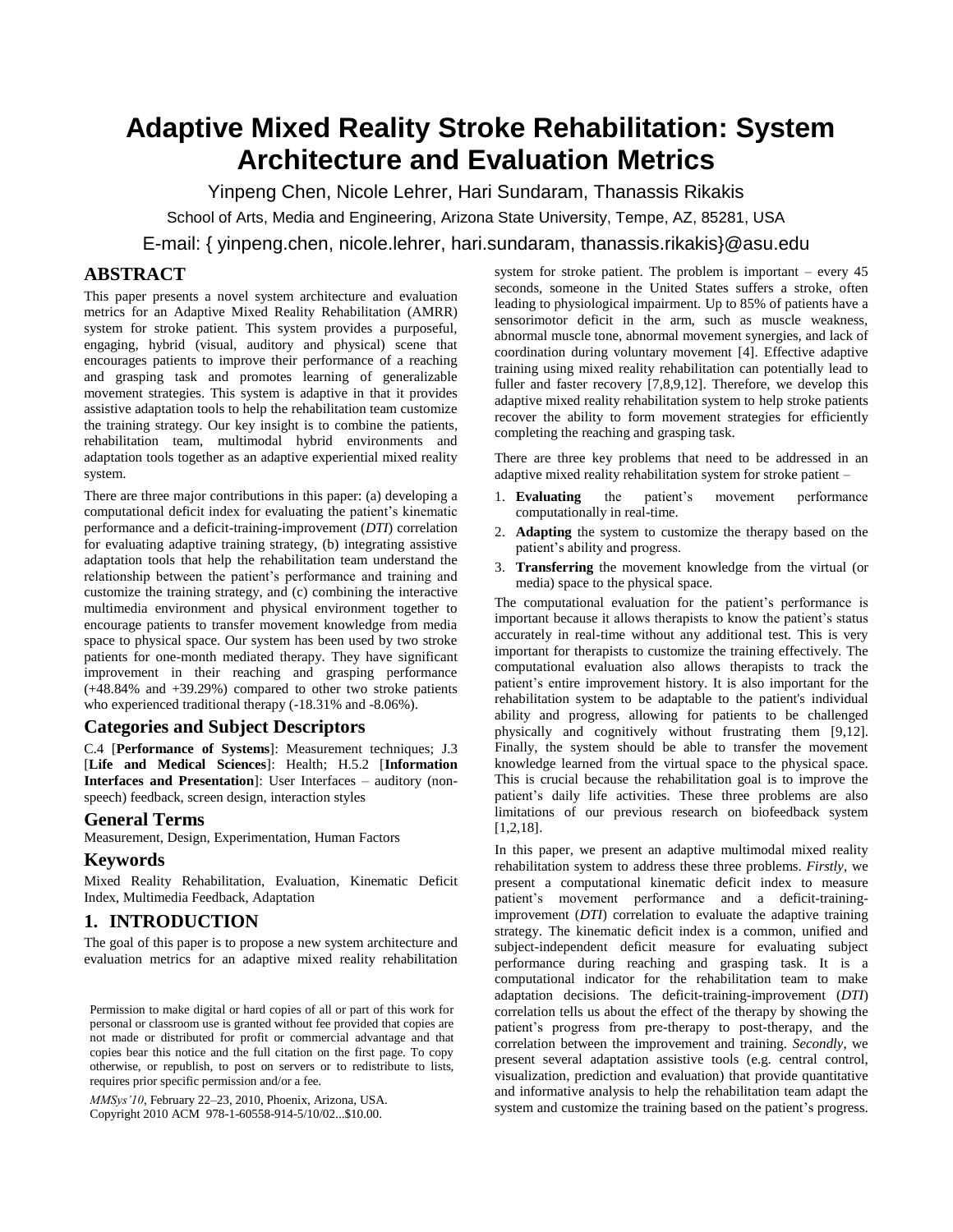*Finally*, we integrate the interactive feedback environment with physical space by four environments (virtual, hybrid I, hybrid II and physical) to promote learning of generalizable movement strategies and transferring knowledge from media space to physical space. Our results for two stroke patients who used our system for mediated therapy strongly support that mediated therapy can lead to faster and more integrated recovery in terms of both activity accomplishment and performance. Both participants demonstrate greater significant improvement (+48.84% and +39.29%) in their performance of the reaching and grasping task after mediated therapy, as compared to two other stroke patients who experienced traditional therapy (-18.31% and -8.06%).



<span id="page-1-0"></span>**Figure 1.** Adaptive mixed reality rehabilitation system. Left: physical setup, Right: system diagram.

The following sections of the paper are organized as follows. In section 2, we review the related work. In session 3, we present the architecture of our adaptive mixed reality rehabilitation (AMRR) system. In section 4, we discuss the multimedia feedback design. In section 5, we present the assistive adaptation tools that help the rehabilitation team adapt the system. We propose the evaluation for patient kinematic performance in section 6, and propose the evaluation for the adaptive training sequence in section 7. We describe the experimental results in section 8 and conclude the paper in section 9.

# **2. RELATED WORK**

There has been extensive prior work on stroke rehabilitation using both mediated and non-mediated therapy. Improvements in kinematic or functional parameters of the upper extremity can be achieved through virtual reality therapy [8,12]. External feedback that augments the information gained from intrinsic sensory organs can offer guidance, motivation and encouragement. This can help stroke survivors to improve movements and gain confidence in the use of the affected limb [13,14]. Interactive environments can be used to encourage sensory-motor integration by providing feedback relevant to a specific function, and present this information in a meaningful and intuitive way [7,13,15]. The task and feedback should encourage active physical and cognitive participation by the patient to learn generalizable movement strategies [13]. The task and feedback must also be adaptable to the patient's individual ability and progress, allowing for patients to be challenged physically and cognitively without frustrating them [9,12]. These environments can provide accurate feedback on movement performance and record detailed kinematic parameters used for assessing functional recovery [5,12]. Patient interactions with such an environment have been shown to improve cognitive and physical function, increase self-esteem, and lead to feelings of greater self-efficacy and empowerment [9,15]. However, the existing systems do *not* provide real-time computational evaluation for kinematic movement or assistive adaptation tools based on data driven analysis. Thus, it is difficult

for therapists to understand the patient's status accurately and customize the system based on patients' progress effectively.

There is also extensive prior work on qualitative and quantitative clinical measures for assessing a stroke patient's movement. The Motor Activity Log (MAL) [11] was developed to measure the improvement in the activities of daily living. The Wolf Motor Function Test (WMFT) [17] is a s series of functional tasks (arm movements, picking objects up, etc) that are timed and rated for quality by a trained therapist. Other measures such as the Arm Motor Activity Test [10], or the Fugl-Meyer Assessment Scale [6] are also used to evaluate a patient's movement pre and post therapy. However, these tests are based on questionnaires or movement assessment by a therapist. Thus they are sensitive to the subject's mood and individual interpretations by the different therapists conducting the evaluation.

Computational kinematic analysis using motion capture data provides reliable, repeatable, objective and quantitative measures of movement. It detects subtler changes in movements and provides specific quantities such as degree of elbow extension or hand velocity [5,16]. Recent rehabilitation studies have used kinematic measures resulting from motion capture to evaluate recovery in detail [12,16]. However these studies do not use a common, standard process to calculate the kinematics and thus they are hard to compare. Furthermore, they do not integrate the different attributes into a single deficit measure. Thus, we are not able to tell with confidence the overall performance improvement. Therefore, we are proposing a computational kinematic deficit index that integrates all key kinematic attributes into a single subject-independent deficit measure. This deficit index allows us to evaluate the patient's performance and to compare across patients in a standardized quantitative space.

# **3. SYSTEM ARCHITECTURE**

We now present the system architecture of our Adaptive Mixed Reality Rehabilitation (AMRR) system. The primary goal of this system is the development of a real-time multimedia system that uses multimodal sensing to map structural representations of movement to interactive feedback. The environment provides a purposeful, engaging, visual and auditory scene in which patients can practice functional therapeutic reaching and grasping tasks, while receiving different types of simultaneous feedback indicating measures of both performance and results. Our system is an adaptive system that allows the rehabilitation team, consisting of a therapist and a media arts and sciences expert, to customize the training strategy by changing the system parameters. The system parameters include visual, audio, physical space and reaching task-specific parameters. Adaptation based on each patient's individual ability and performance is crucial for an effective rehabilitation. Our system provides an interface for changing the system parameters and several computational tools (such as visualization, prediction and kinematic assessment) to help the rehabilitation team make adaptation decision.

In this section, we first introduce the physical setup and functional tasks. Then we discuss the system structure and four training environments. Finally, we introduce the rehabilitation procedure.

# <span id="page-1-1"></span>**3.1 Physical Setup and Functional Tasks**

The patient is seated at a height- and position-adjustable table in front of a large screen display that provides visual feedback and two speakers that provide audio feedback. The table is placed to either fully support the affected arm or to leave the elbow of the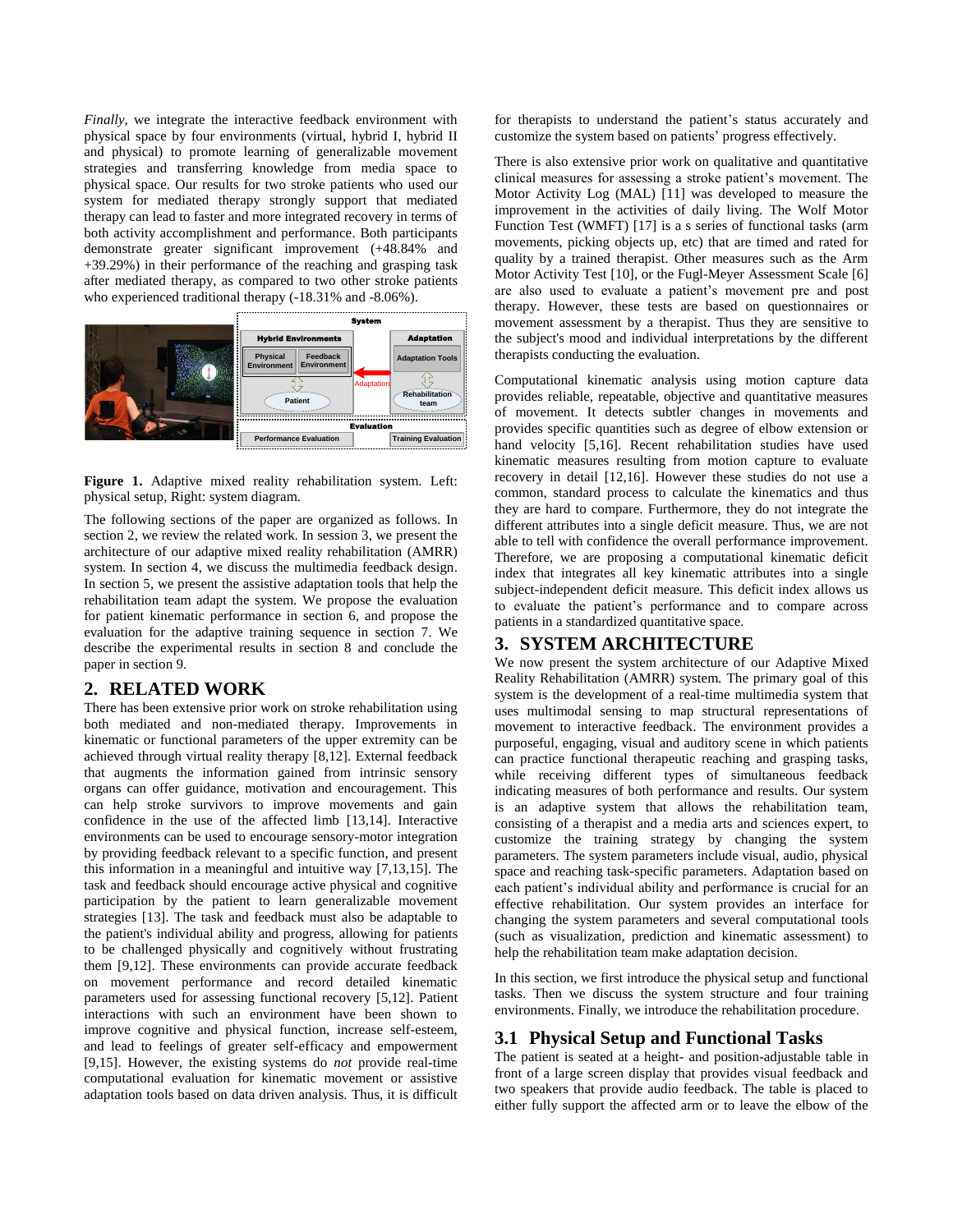affected arm unsupported. We use eight near-infrared cameras running at 100 frames per second to track the three-dimensional positions of reflective markers that are placed on the subject's back and affected arm. [Figure 1-](#page-1-0)(left) shows the physical setup.

During training, patients perform a reaching task, either by reaching to a target, reaching to touch a target or reaching to grasp a target. The reaching task was selected because it is a widely used task for stroke patient rehabilitation. Reaching is a much needed functional task in everyday life, and the movement attributes of the task (i.e. bell like velocity profile) can easily generalize to performance of other functional tasks. Reaching movements start from a consistent rest position. The target can be physical (an object is placed in the space for the patient to touch or grasp with no feedback) or virtual (no physical object is present, with feedback) or hybrid (combined physical and virtual).

Patients are trained to reach towards four target locations that are placed according to each subject's body measurements and ability. The four target positions are determined by doctors and therapists. Two targets are on the table so the subject can use the table for support and two targets are placed 6 inches off the table so the subject must work against gravity to reach the targets. For both on-table and off-table, one target is positioned ipsilaterally and the other is placed in the midline. This results in four target locations:

- 1. Supported, Ipsilateral (SI) target: on the table and on the right.
- 2. Supported, Middle (SM) target: on the table and in the middle.
- 3. Against Gravity, Ipsilateral (AGI) target: off the table and on the right.
- 4. Against Gravity, Middle (AGM) target: off the table and in the middle.



#### **3.2 System Structure**

<span id="page-2-0"></span>Figure 2. Adaptive mixed reality rehabilitation system structure.

We now discuss the structure of our adaptive mixed reality rehabilitation (AMRR) system. [Figure 2](#page-2-0) shows the system structure that integrates two major parts: (a) physical and feedback environments, and (b) adaptation tools. The physical and feedback environments are integrated into one multimodal interactive composition that (a) engages patients, (b) encourages patients to improve their performance of the training task, and (c)

promotes learning of generalizable movement strategies. The adaptation tools help the rehabilitation team adapt the system to customize the training strategy. The rehabilitation team includes a therapist and a media, arts and sciences expert.

The physical environment includes a chair, a table and two physical targets (i.e. a push button and a 5-inch tall cone). The heights of the table and the chair are adjustable. The push button and the cone are used for training the push action and grasping action respectively. Force-sensing resistors are embedded in both the push button and the cone. The positions of these physical objects are measured physically and recorded in the data archival, in order to recover the same physical setup for a patient across visits.

In the feedback environment, the patient's arm movements are captured using multimodal sensing, analyzed, and then mapped as quantitative components of the action to the audio and visual feedback. Feedback communicates to the patient amount of error and direction for improvement and helps the patient learn a generative plan for reaching and grasping movement. We use OptiTrack motion capture system (including eight near-infrared cameras) to tracks the 3D positions of reflective markers that are placed on the subject at 100 frames per second. The tangible sensor tracks the touching and grasping movement of the patient's hand. The real-time motion analysis smoothes the raw sensing data, and derives an expanded set of task specific quantitative features. These features are normalized through the sensitivity filter. The motion analysis computation takes less than 5ms for each frame and results in zero latency (<10ms). It multicasts the analyzed data to the audio, visual and archival subsystems at the same frame rate. The analyzed data for each frame includes hundreds of parameters and takes 1408 bytes (binary format) which results in data transmission rate at 1.07M bps. Since this is the only data transmission in real-time and our system is built on a local wire network, we have not observed any delay and packet loss in our experiments. The audio and visual subsystems adapt their auditory and visual response dynamically to the normalized motion features under different feedback environments. The normalized and bounded movement error representation allows for feedback sensitivity to be adjusted by changing the control parameters in the sensitivity filter. The sensitivity filter, audio feedback and visual feedback can be adapted through the interface in the central control. The data archival subsystem continuously stores all types of the data streams (e.g. motion analysis data, sensitivity filter data, feedback data, etc.).

The adaptation tools allow the rehabilitation team to customize the training strategy by changing the system parameters. The rehabilitation team can change the system state by using the central control interface to operate the whole system such as calibration, start/stop of the training, changing the system parameters, and showing the selected motion features graphically in real-time. The visualization, prediction analysis and kinematic evaluation tools provide quantitatively helpful information for the rehabilitation team to make the decisions about how to adapt the rehabilitation process to meet the patient's needs and progress and enhance the rehabilitation outcomes. The visualization tool visualizes the analysis results of subject's performance. The prediction tool predicts the patient performance for the system adaptation query based on the mixture-of-experts based Dynamic Decision Network model [2]. The kinematic evaluation tool evaluates the patient's kinematic performance and the relationship between the training sequence and the patient's improvement.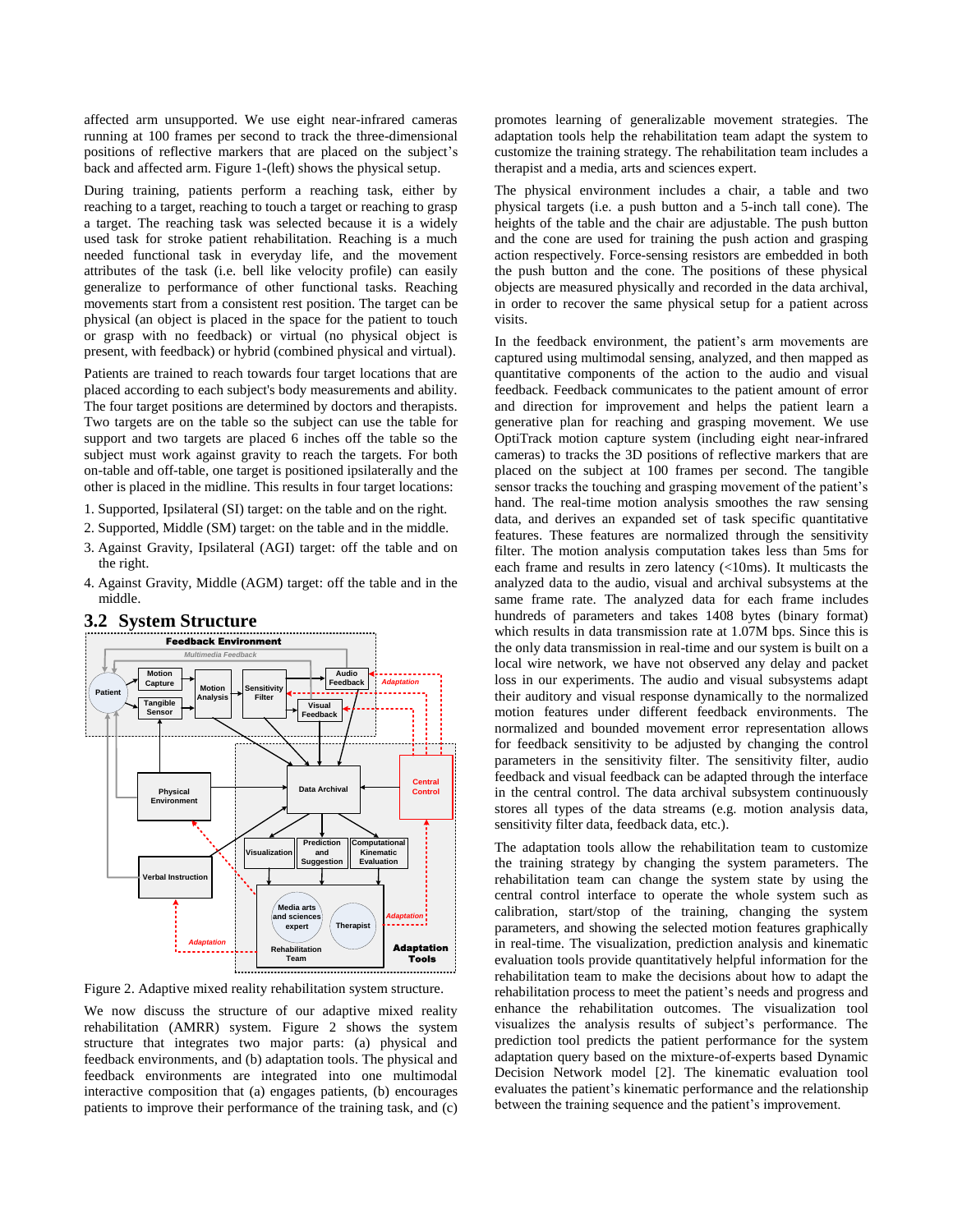# <span id="page-3-1"></span>**3.3 Four Training Environments**

In our adaptive mixed reality rehabilitation system, we organize the feedback into four different training environments:

- 1. Virtual no physical target present, with interactive audio and visual feedback,
- 2. Hybrid  $II a$  physical target present, with interactive audio and visual feedback.
- 3. Hybrid  $I a$  physical target present, with interactive audio feedback only.
- 4. Physical a physical target present, with no audio or visual feedback.

In the virtual environment, the patient learns the mappings between the feedback and his or her arm movements through exploring the action space and through experiencing the media environment. In the hybrid II environment, we help the patient transfer knowledge learned from the media interaction to physical space by integrating the multimedia feedback and physical target together in one environment. In hybrid I, we reduce feedback by only providing audio feedback to encourage transference and retention of knowledge gained from the media interaction. In the physical environment, we check if the patient successfully transfers knowledge from media space to physical space.

## <span id="page-3-2"></span>**3.4 Rehabilitation Procedures**

We now introduce the rehabilitation procedure by using our mixed reality rehabilitation system. Let us denote every subject visit as a *session*. For each session, there are several *sets*. Within each set, the environmental conditions (e.g. physical state, audio and visual parameters) remain fixed. Each set includes ten reaching *trials*. The rehabilitation team adapts the system during the short break (typically two minutes) between two consecutive sets. The team discusses the subject's movement performance, informed by the visualization, prediction analysis and kinematic evaluation tools, which illustrate the subject's performance for the previous sets. Then the rehabilitation team decides how to finetune the system (e.g. change musical instrument) to help the patient achieve a generative reaching and grasping plan. Again, the real-time aspect of the adaptation is crucial to this rehabilitation system, because immediate responses to patient performance greatly enhance the patient's ability to create and maintain a generative plan for movement [9,12].

# **4. MULTIMEDIA FEEDBACK DESIGN**

We now present the design of the multimedia feedback within our AMRR system. Our system situates participants in a multisensory engaging environment, where structural components of physical actions by the right arm are coupled to audio and video feedback. Each key movement parameter of the affected arm's action is mapped to a feedback stream that is well suited to the intuitive display of the particular component of movement. Feedback streams are constructed based on multimodal arts composition principles, so as to intuitively communicate to the patient magnitude of error and direction for improvement. All feedback streams are integrated into one multimodal interactive composition that (a) engages patients, (b) encourages them to improve performance of the training task, and (c) promotes learning of generalizable movement strategies. An important measure of success of the feedback design is its ability to encourage participants to transfer the learned knowledge to interactions outside of the system in the physical world.

The feedback mapping has been presented in our previous work [1]. However, the previous system is not adaptable and has not been used for adaptive therapy for stroke patients. In this paper, we introduce a new component, feedback sensitivity filter, which normalizes the movement features. The normalized and bounded movement errors are dynamically mapped to the auditory and visual media. The normalized and bounded movement error representation allows for adjustment of feedback sensitivity by changing control parameters in feedback sensitivity filters. In this section, we first introduce specific features characterizing reaching and grasping movement. Secondly we discuss the feedback sensitivity filter. Finally, we review the design of the interactive feedback, the aspects of movement to which they are mapped, and the feedback adaptation.

# **4.1 Representing Reach and Grasp Action**

We now discuss the key aspects of the reaching and grasping movement. We select four groups of features: (a) hand targeting and trajectory, (b) hand speed, (c) joint opening, and (d) compensation. Hand targeting, trajectory, and speed contribute strongly to the task completion, while joint opening and compensation focus on usage of key body structures to achieve task completion. The features of each group are listed in [Table 1.](#page-3-0) We select these movement features because they can reflect nonimpaired reaching movements, in which reaching for a target is efficiently accomplished with accuracy, natural speed, and joint extension without body compensation. These movement features can be derived from the 3D positions of reflective markers that are placed on the patient's affected arm and back of the torso [3]. We calculate these features every 10 milliseconds (i.e. at frame rate of 100fps). The data packet for each frame has 1408 bytes which results in data transmission rate at 1.07M bps.

The hand targeting and hand trajectory are represented by the hand marker position along the three directions in the local coordinate system X'Y'Z'. Let us denote the direction to the subject's left as X, the direction up to the ceiling as Y and the direction from the subject to the table as Z. Thus, we have a global 3D coordinate system. Based on the reaching task, we also have a local coordinate system X'Y'Z'. The Y' is the same as Y. We rotate the  $X$  and  $Z$  to  $X'$  and  $Z'$  such that the  $Z'$  direction is from the start position toward the target. [Figure 3](#page-4-0) (left) describes the global and local coordinate systems.

**Table 1.** Reaching and Grasping movement features

<span id="page-3-0"></span>

| Group             | <b>Features</b>                            |
|-------------------|--------------------------------------------|
| Hand<br>targeting | Hand maker position along three directions |
| and trajectory    | $(X'Y'Z')$ in the local coordinate system. |
| Hand speed        | Speed of the hand marker.                  |
| Joint opening     | Shoulder flexion, Elbow extension and      |
|                   | Forearm rotation                           |
| Compensation      | Torso compensation (forward and twist)     |
|                   | Shoulder compensation (upward and forward) |
|                   | Elbow compensation (lift)                  |

# **4.2 Feedback Sensitivity Filter**

We now introduce the sensitivity filter. The basic idea is to filter the raw movement feature (finite or infinite) to a normalized and bounded movement error that is used by audio and visual feedback. This allows for (a) application of feedback design to any range of the movement features, and (b) adjustment of the feedback sensitivity by changing the filter parameters. In this section, we use the horizontal hand trajectory as an example to illustrate how to calculate the normalized feature error. In the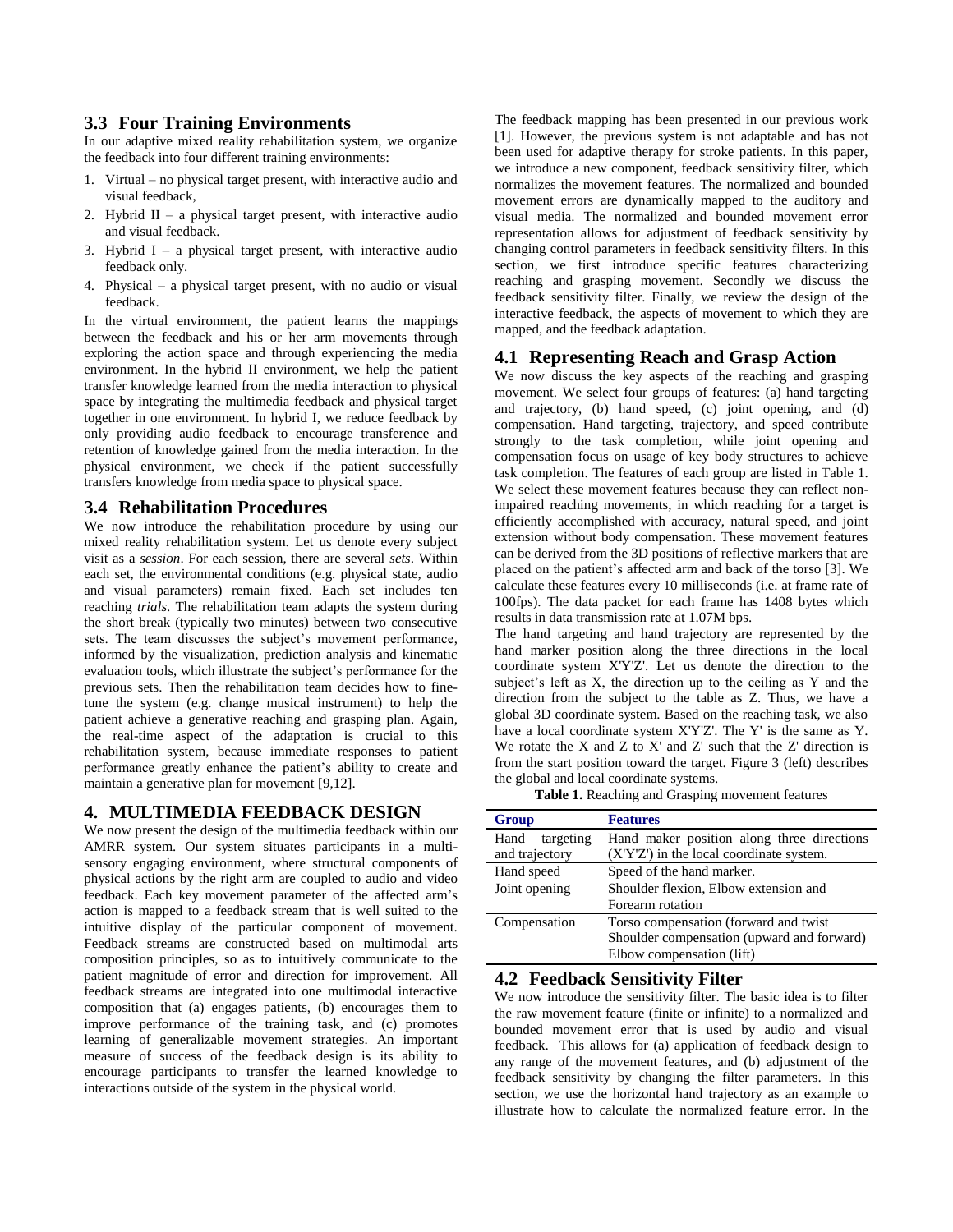similar manner, we can also compute the normalized error for joint opening and compensation.



<span id="page-4-0"></span>**Figure 3.** Hand trajectory along the table plane. Left: Global coordinate system XYZ and local coordinate system X'Y'Z'. Right: the reference trajectory, dead zone and the hull.

We denote the horizontal hand trajectory as *x*'(*t*) (ref. [Figure 3](#page-4-0) right) that is along the X' direction in the local coordinate system. At every time stamp *t*, we compute the normalized horizontal trajectory error that is ranged from -1 to 1. Negative one and positive one means the hand is on the left and right respectively, very far away the reference trajectory (ref. [Figure 3](#page-4-0) right). The reference trajectory is extracted from averaging the reaching

trajectory of nonimpaired subjects. The normalized horizontal trajectory error is

controlled by the two kinds of filter parameters: the dead zone and the hull (ref. [Figure 3](#page-4-0) right). The dead zone covers the



<span id="page-4-1"></span>**Figure 4.** Sensitivity filter diagram

non-impaired subject variation (3cm). The normalized error value is zero if the hand position is within the dead zone. The normalized error increases or decreases exponentially as the hand moves further from the dead zone toward the right or left respectively. The rate of the change is controlled by the size of the hull. The bigger the hull is, the slower is the rate of the error change. Thus loosening the hull provides a mechanism for lowering the feedback sensitivity. If the normalized error is less than -1 or bigger than 1, we cut it off to -1 or 1. [Figure 4](#page-4-1) shows how to normalize the error based on the dead zone and hull.

In the similar manner, we can also compute the normalized error for joint opening and compensation. For each feature of joint opening and compensation, we have a reference, a dead zone and a hull along the Z' direction.

# **4.3 Coupling Action Representation to Interactive Feedback**

We now present how to couple our representation of a reach and grasp action to feedback generation. First, we discuss intuitions and principles guiding feedback design. Then, we follow with the audiovisual mappings and feedback adaptation.

# *4.3.1 Design of Interactive Feedback*

Audiovisual feedback is mapped to key aspects of the user's action, with the purpose of directing his or her attention to how each aspect contributes to activity completion. The audiovisual

media space is designed to recontextualize the reaching task, in that the mappings do not depict an arm reaching to grasp a target, but rather reflect an abstract audiovisual composition. The feedback environment therefore maps to any type of task or target location, and as a result, promotes learning that is generalizable beyond the rehabilitation training scenarios.

The interactive feedback must communicate a complex network of dynamic parameters in real time training. Thus intuitive communication to the user through the audiovisual media is crucial to meaningful understanding of his or her interaction with the system. Intuitive design of the feedback is based upon principles used within multimodal art forms, including music performance, dance, animation and film. The visual feedback communicates spatial aspects of the action relative to the target, while the auditory feedback communicates timing and event knowledge of specific aspects of action. The nature of the feedback highly correlates to the mapped action and thus is able to convey both magnitude of error and direction for improvement. Real time interactivity connects the user's action to immediate responses from the feedback environment that facilitates the action-feedback parallel. The user's active engagement within the integrated physical-digital space allows for training in the physical environment, while the media both (1) actively engages the user and (2) recontextualizes the reach and grasp to defuse frustrations associated with the difficulty of performing the task in daily life.

#### *4.3.2 Feedback Mappings*

In this section, we describe the specific audiovisual mappings used within our system. Goal accomplishment of the physical reach and grasp action is paralleled within the resolution of an audiovisual narrative, in which (1) an image that separates into particles is reformed, and (2) a musical progression initiated by reaching is resolved. The quality of the user's performance in physical space is manifested in the performance of the interactive media composition. A personalized image is presented on the screen before the user [\(Figure 5](#page-4-2) a), and separates into hundreds of particles that expand to fill the screen [\(Figure 5](#page-4-2) b). As the user's hand moves towards the target, he pushes the particles back to reassemble the image, while also driving the musical progression.



<span id="page-4-2"></span>**Figure 5.** Visual feedback reflects spatial aspects of user's action

Reaching speed and duration, targeting, and trajectory accuracy are mapped to core aspects of the audiovisual narrative. As the most detailed, continuous feedback mappings, they draw attention to those aspects of movement that have the strongest integrated impact on completion of the action goal. When the user's hand deviates too far from an efficient trajectory path, the image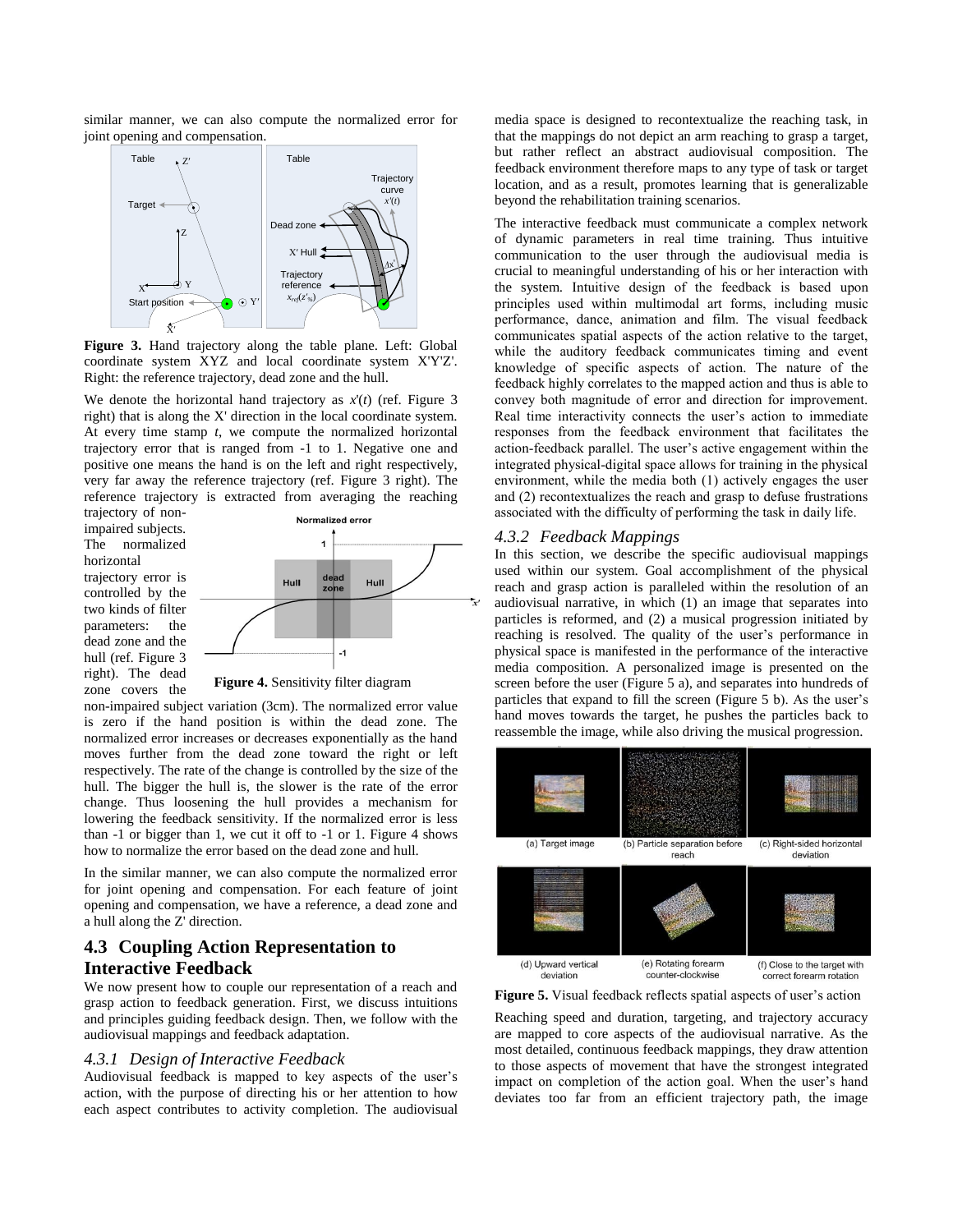particles sway in the direction of deviation [\(Figure 5](#page-4-2) c, d). Thus the intuitive message is to move in the direction opposite of the particle sway to reassemble the image. Trajectory deviation is also reflected in the detuning of the harmonic progression within the audio feedback. Targeting is described by the coalescence of particles fitting into a white frame that appears near the end of the reach, as the user adjusts his hand position relative to the target. To communicate reach duration, each note of the harmonic progression is mapped along the normalized distance between the hand's start position and target. Reaching speed of the hand controls the rhythmic progression of the musical composition.

Joint function and compensatory movements are mapped to less detailed feedback that impart event knowledge amidst the more continuous feedback streams described above. Forearm rotation, if excessive or incorrectly timed, rotates the image in the direction of error [\(Figure 5](#page-4-2) e). Magnitude of elbow extension is mapped to volume of orchestra strings that peak during full extension. Scraping or crackling sounds indicate compensatory body movements of the shoulder or torso, respectively. Finally, the communication of more complex, integrated descriptors of action performance emerges from the user's experience of multiple feedback mappings.

# *4.3.3 Feedback Adaptation*

The feedback is adaptable in terms of feedback type, usage, and sensitivity. The rehabilitation team may select different training environments (see Section [3.3\)](#page-3-1), enable or disable specific feedback mappings, adjust the media parameters in the audio and visual feedback (e.g. image set, musical instrument, sound volume), as well as change the sensitivity filter parameters to increase or decrease the feedback sensitivity (e.g. the width of dead zone, the width of hull). In the following section, we shall describe how we customize the feedback for each individual user by using assistive adaptation tools.

# **5. ASSISTIVE ADAPTATION TOOLS**

In this section, we review the assistive adaptation tools that help the rehabilitation team to adapt the system. The prediction analysis, data archival, and visualization have been presented in [2,18]. However, we have not integrated these tools together for adaptive therapy for stroke patients. This is the first time that we integrate all these tools in our adaptive mixed reality rehabilitation system, which enables the rehabilitation team to adapt the mediated training based on the patient's progress. In addition, we develop two new tools  $-$  (a) central task control and (b) performance evaluation. The central task control provides a GUI for system adaptation and the performance evaluation provides the quantitative kinematic movement assessments for the patient.

# <span id="page-5-1"></span>**5.1 Adaptive Training Sequence**

We now discuss the adaptive training sequence. Training across all tasks and targets (ref. section [3.1\)](#page-1-1) consists of approximately 14 sessions. Each session (ref. section [3.4\)](#page-3-2) lasts for about 1.5 hours and includes about 120 reaches (12 sets of 10 reaches). Each session starts from the repetition of the last mixed reality set in the previous session. Depending upon patient needs, training starts with the easiest target location (supported ipsilateral ref. section [3.1\)](#page-1-1) and gradually adjusts to the most difficult target location (against gravity at the midline).

The system supports an approach to highly customizable training. In the context of accomplishing the activity goal, the therapy may focus on any aspect of the reaching and grasping action, at the activity or body function level, or an integration of both. Within a single session, or across multiple sessions, the therapist may adapt the sequence and/or the weights of any aspect of the reach and grasp action. By enabling or disabling components of the feedback, or by increasing or decreasing feedback sensitivity, the therapist controls on which aspect of the feedback, and thus which aspect of the action, the patient should focus.

The training for each target includes a sequence of training sets (ref. section [3.4\)](#page-3-2). Each set focuses on improvement of a set of movement parameters, while maintaining or further advancing gains in other parameters from previous sets. The rehabilitation team selects the focusing parameters for each training set and makes the adaptation decision between two consecutive sets based on task intensity and the movement assessment data. The task intensity refers to the number of sets remaining for training the current movement parameters. The adaptation decision-making includes four parts – (a) determine the focusing movement parameters, (b) select the appropriate training environment (virtual, hybrid I, hybrid II or physical), (c) select the feedback that relates to the selected movement parameters (e.g. enable image rotation for training the forearm rotation), and (d) adjust control parameters in the feedback sensitivity filters (e.g. width of the trajectory hull).

# **5.2 Central Task Control**

The central task control provides a GUI to operate the whole system such as calibration, start/stop of the training set, changing system parameters. The rehabilitation team can use the central task control to change all feedback parameters that includes: (a) switch on/off of the specific feedback (e.g. torso compensation sound), (b) audio and visual feedback parameters (e.g. musical instrument and image set), and (c) the feedback sensitivity filter parameters (e.g. the trajectory hull or compensation hull). [Figure 6](#page-5-0) demonstrates the GUI of the central control. The central control also visualizes the motion features graphically in real-time, which allows the rehabilitation team to monitor the patient's movement during the patient's reaching.



**Figure 6.** Central task control GUI.

# <span id="page-5-0"></span>**5.3 Data Archival**

The data archival subsystem continuously stores all kinds of the data streams for the purpose of annotation and off-line analysis. The data streams includes: (a) reaching and grasping movement features, (b) sensitivity filter control parameters, (c) audio and visual feedback parameters, (d) physical space measures, and (e) the verbal instructions and annotations of the rehabilitation team.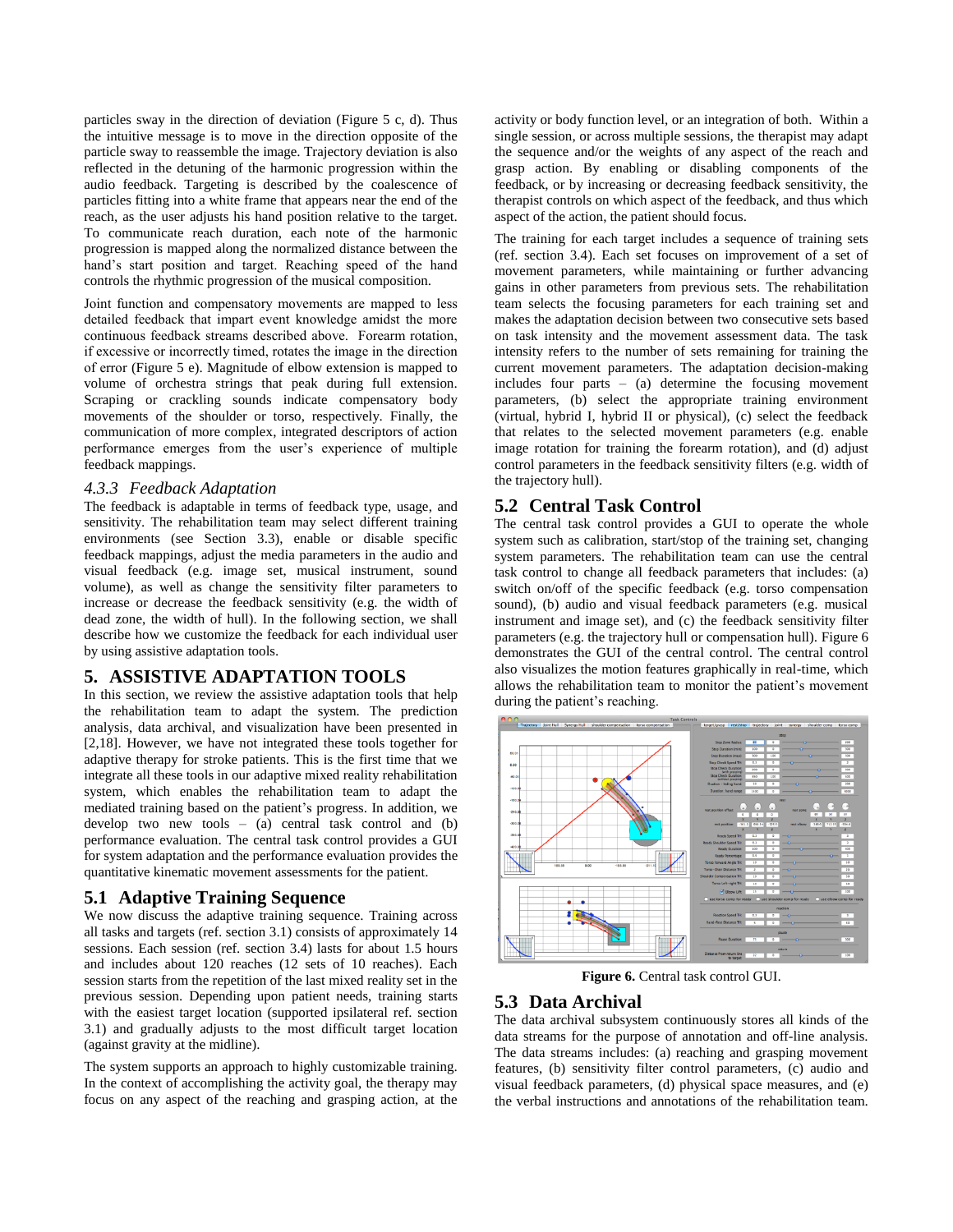In addition, all rehabilitation sessions are videotaped. The recorded videos are important to help the rehabilitation team compare the patient performance perceptually and are also important for the offline analysis.

# **5.4 Visualization**



**Figure 7.** Screenshot of the visualization tool.

Visualization tool [18] summarizes the patient's kinematic performance in different temporal scales (session, set or trial). The fundamental challenge in visualization is that the rehabilitation team wants both the summary and the details at the same time. We organize the conceptual facets (i.e. kinematic features) vertically and the temporal faces hierarchically and horizontally. This organization reveals data trends within a conceptual facet and enables efficient data comparison across temporal facets. The visualization tool is very helpful for the rehabilitation team to track the patient's performance visually and adapt the training strategy efficiently.

#### **5.5 Prediction and Suggestion**

The prediction and suggestion tool addresses two basic questions based on data driven analysis:

- Q1. *Performance prediction*: given a specific adaptation suggested *Δf* by the rehabilitation team (e.g. narrow the trajectory hull), the algorithm predicts the patient movement performance *ΔO* (e.g. trajectory error decreases by 1cm).
- Q2. *Adaptation suggestion*: given an expected patient movement performance *ΔO* (e.g. increase the speed by 10%), the suggestion algorithm provides the optimal recommendation for the change of the environment *Δf* (e.g. increase the tempo).

We use a mixture-of-experts based Dynamic Decision Network (DDN) [2] for prediction and suggestion. We train DDN mixtures per patient, per session. The questions are answered through an optimality criterion based search on DDN

models trained in previous sessions.

## **5.6 Performance Evaluation**

The evaluation tool provides the quantitative kinematic assessments of the patient's movement to the rehabilitation team in realtime. This will help the rehabilitation team understand the patient's progress quantitatively. In addition, the evaluation tool can measure the correlation between the patient's improvement and adaptive training sequence. This allows the rehabilitation team to efficiently customize the training strategy for the therapy. [Figure 8](#page-6-0) shows a performance evaluation interface in our evaluation interface

| Attribute                      | Mean           | Std    | deficit |
|--------------------------------|----------------|--------|---------|
| reachingTimeConsistency        | 188.700        | 22.583 | 0.000   |
| velocityPeak                   | 4.261          | 0.388  | 0.037   |
| velocityPeakConsistency        |                | استرب  | 0.000   |
| endPointCluster                |                | 8.533  | 0.000   |
| endPointAccuracy               | 32.522         | 5.874  | 0.441   |
| endPointErrorAtFivePercentVMax | 35,306         | 9.619  | 0.322   |
| trajectoryErrorX               | 38.022         | 8.474  | 0.243   |
| trajectoryProfileConsistencyX  | <b>Service</b> | 10.743 | 0.072   |
| trajectoryErrorY               | 12.538         | 4.949  | 0.015   |
| trajectoryProfileConsistencyY  | $-1$           | 2.906  | 0.000   |
| velocityBellNormArea           | 0.517          | 0.153  | 0.921   |
| velocityBellPhaseNumber        | 3.800          | 1.166  | 0.885   |
| velocityBellCFE                | 0.391          | 0.095  | 0.574   |
| velocityJerkiness              | 0.035          | 0.009  | 0.855   |
| average deficit                |                |        | 0.293   |
|                                |                |        |         |

<span id="page-6-0"></span>

system. The details of algorithms to compute the kinematic deficit index and deficit-training-improvement correlation will be discussed in the next two sections.

# **6. KINEMATIC DEFICIT INDEX**

In this section, we propose a common reference kinematic deficit index to measure patient performance during the reaching and grasping task. With this measure, we have a standard normalized space for all subjects. The deficit measure is important because: (a) It is subject-independent and allows us to compare the progress across patients, (b) the measure is bounded, so it is indicative of the room for improvement, and (c) it allows us to understand the rehabilitation progress quantitatively, and hence it is a computational indicator for the system adaptation.

A kinematic deficit index is computed for *a set* (ref. Section [3.4\)](#page-3-2) of reaches (10 reaches) with respect to a reaching and grasping task. The basic idea is to use a normalized scalar between zero (implies no deficit) and one to evaluate the subject's kinematic movement. Zero deficit indicates that patient's movement is very close to non-impaired subject with respect to the reaching and grasping task. One means the patient's movement is very far away from non-impaired subject movement. Mathematically, the deficit measure can be formulated as a function of a set of reaches:

$$
D = f(R_1, R_2, ..., R_N), \qquad \qquad \langle \, | \, \rangle
$$

where *D* is the deficit and  $R_i$  is the vector representation of the  $i^{\text{th}}$ reach. In our mixed reality rehabilitation, we evaluate the deficit for every set (ref. Sectio[n 3.4\)](#page-3-2). Therefore *N* equals ten, since there are ten reaches within a set.

We develop the deficit measure in three steps. We first represent the subject's kinematic performance using 33 kinematic attributes. Then we map each kinematic attribute to a normalized attribute deficit number that is between zero and one. Finally we combine all attribute deficit numbers together to a single deficit number.

# <span id="page-6-1"></span>**6.1 Kinematic Representation**

We represent the kinematic movement during the reaching and grasping task by 33 attributes that are grouped into six groups. Each group has several related attributes. These six groups are shown in [Table 2.](#page-7-0) The intuitions of these six groups come from the domain knowledge of therapists and bioengineering domain experts. The speed, time, targeting and trajectory are related to the simple reaching and grasping activity. The velocity bellness, jerkcost and joint synergy are related to the reaching and grasping with good arm control. The velocity bellness refers to the bell shape of the velocity profile. The compensation and joint function

are related to the body function.

Seven of these 33 attributes are in the set level (ref. Section [3.4\)](#page-3-2). They are velocity peak consistency, time consistency, horizontal trajectory consistency, vertical trajectory consistency, shoulder flexion profile consistency, elbow extension profile consistency and forearm rotation consistency over ten reaching trials. The other 26 attributes are in the trial level. Each attribute is calculated per trial. For the sake of space limitation, we do not discuss the computation of these 33 attributes in this paper. The details of computation can be found in [3].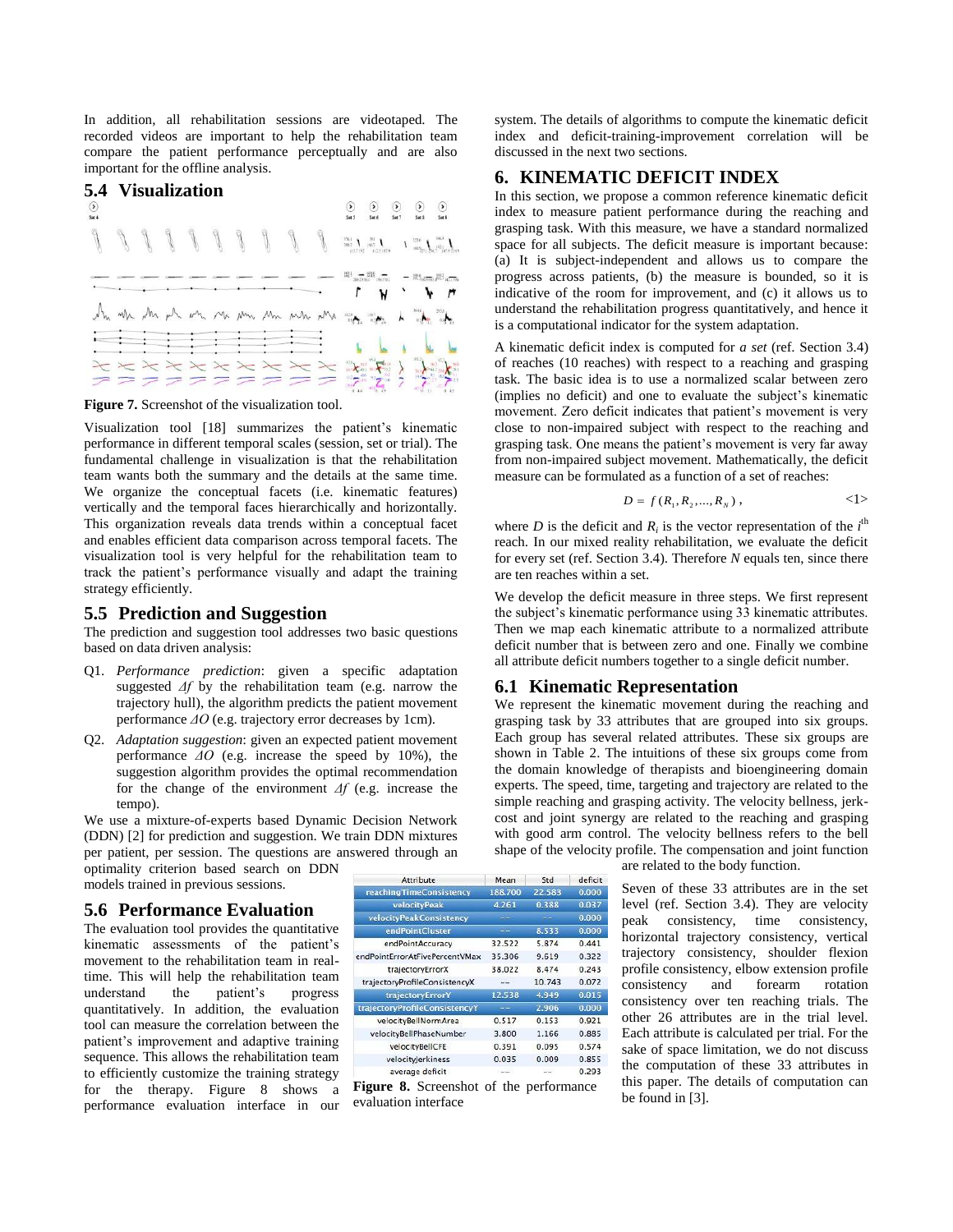<span id="page-7-0"></span>

| Group                 | <b>Attributes</b>                           |
|-----------------------|---------------------------------------------|
| Speed and Time        | Speed (2 attributes), Time (1 attribute)    |
| Targeting and         | Targeting (3 attributes),                   |
| trajectory            | Trajectory (4 attributes)                   |
| Velocity bellness and | Velocity bellness (3 attributes),           |
| jerk-cost             | Jerk-cost (1 attribute)                     |
| Joint synergy         | pair-wise joint correlations (5 attributes) |
| Compensation          | Torso compensation (2 attributes)           |
|                       | Shoulder compensation (2 attributes)        |
|                       | Elbow compensation (1 attribute)            |
| Joint function        | Shoulder flexion (3 attributes)             |
|                       | Elbow extension (3 attributes)              |
|                       | Forearm rotation (3 attributes)             |

**Table 2.** 33 attributes for six groups.

# <span id="page-7-2"></span>**6.2 Attribute Deficit**

We now show how to compute the deficit for each attribute for *a set of reaches*. We treat the trial level attributes and set level attributes differently. For the trial level attribute (e.g. velocity peak), we first compute the deficit for every trial using the triallevel feature (e.g. velocity peak value of a trial), and then compute the average of ten trials as the deficit for a set. For the set level attribute (e.g. velocity peak consistency), we directly compute it using the set-level feature (e.g. velocity peak variance over a set).



<span id="page-7-1"></span>Figure 9. Three attribute deficit types. Top-left: left sided deficit. Top-right: right sided deficit. Bottom: double sided deficit.

The basic idea is to map each kinematic attribute range (infinite or finite) to a normalized range from 0 to 1. Zero deficit means that the subject performance is very close to non-impaired subjects in that attribute and one means the worst possible performance. Our intuition is that non-impaired subjects' performance for every kinematic attribute, results in a small value range for that attribute. In other words, unimpaired subjects performance for a specific task will show a small range of values, for each kinematic attribute. The more severe the stroke induced motor deficit, the further the patient performance will be from the non-impaired range. Therefore, we define a dead zone for each attribute that covers the non-impaired subjects' variation. The deficit value for an attribute is zero if the attribute value is within the dead zone. The deficit value increases exponentially as the attribute value moves further from the dead zone. The rate at which the deficit function increases is controlled by the sensitivity parameter. The values of dead zones and sensitivities [3] are determined from both kinematic literature and therapist domain knowledge. We classify the 33 attributes into three classes based on the shape of dead zone (shown i[n Figure 9\)](#page-7-1):

- 1. Right sided deficit The deficit range  $(x>th^+)$  is on the right of the dead zone.
- 2. Left sided deficit The deficit range  $(x \leq th)$  is on the left of the dead zone.
- 3. Double sided deficit The deficit range is on the both sides.
- The deficit classes for all 33 attributes can be found in [3].

The right side deficit *d* for a *trial level* attribute (e.g. ending point accuracy in the targeting/trajectory group) is computed as follows:

$$
d = \frac{1}{N} \sum_{i=1}^{N} (1 - e^{-\frac{h(x_i - ih^*)}{a^*}}), \quad h(x) = \begin{cases} x & \text{if } x > 0 \\ 0 & \text{otherwise} \end{cases}, \quad <2>
$$

where  $N$  is the number of trials in the set,  $x_i$  is the raw feature for the *i*<sup>th</sup> trial, *th*<sup>+</sup> is the threshold and  $\alpha$ <sup>+</sup> is the sensitivity parameter. The thresholds and sensitivity parameter for all 33 attributes can be found in [3]. They are determined from both kinematic literature and therapist domain knowledge. *h*(·) is a cut-off function. If the feature *x* is smaller than the threshold  $th^+$ , which means that the performance is within the dead zone, the deficit value is zero. If the feature *x* is larger than the threshold  $th<sup>+</sup>$  (right side), the deficit number increases exponentially to one. Slightly different with the trial level attribute, the *set level* attribute deficit (e.g. reaching time consistency in the speed and time group) is computed directly on the set level raw feature as follows:

$$
d = 1 - e^{-\frac{-h(x - th^{+})}{\alpha^{+}}} \tag{3}
$$

where  $x$  is the raw feature (e.g. reaching time consistency) in the set level. In the similar manner to the right sided deficit, we can compute the left sided deficit for trial level attributes (e.g. joint synergy between shoulder flexion and elbow extension in the joint synergy group) and the double sided deficit. The mathematical details can be found in [3].

# **6.3 Computational Kinematic Deficit Index**

Using the  $eq<2>$  and  $eq<3>$ , we can compute deficits for all 33 attributes. Therefore, we can construct a deficit vector using these 33 attribute deficit values:

$$
\mathbf{d} = \left[ d_1, d_2, ..., d_K \right]^T, K = 33,
$$
 (4)

where  $d_k$  is the deficit of the  $k^{\text{th}}$  attribute for a set. Each element  $d_i$ is a scalar between zero and one. The overall deficit *D* for a set of reaching trials is computed as weighted summation over 33 attribute deficit values as follows:

$$
D = \sum_{k=1}^{K} w_k^a d_k / \sum_{k=1}^{K} w_k^a, K = 33,
$$
  $\langle 5 \rangle$ 

where  $d_k$  and  $w^a_k$  are the attribute deficit and the attribute weight for the  $k^{\text{th}}$  attribute. In our mixed reality rehabilitation for stroke patient with respect to the reaching and grasping task, we use the same attribute weights [3] for all patients. These attribute weights are subject independent and are determined by doctors and therapists based on their domain knowledge.

# **7. DEFICIT-TRAINING-IMPROVEMENT (DTI) CORRELATION**

We now propose a computational algorithm for computing the deficit-training-improvement (*DTI*) correlation to evaluate the adaptive training (ref. Section [5.1\)](#page-5-1) performed through our mixed reality rehabilitation system. This framework is based on calculating the correlations between the patient's initial movement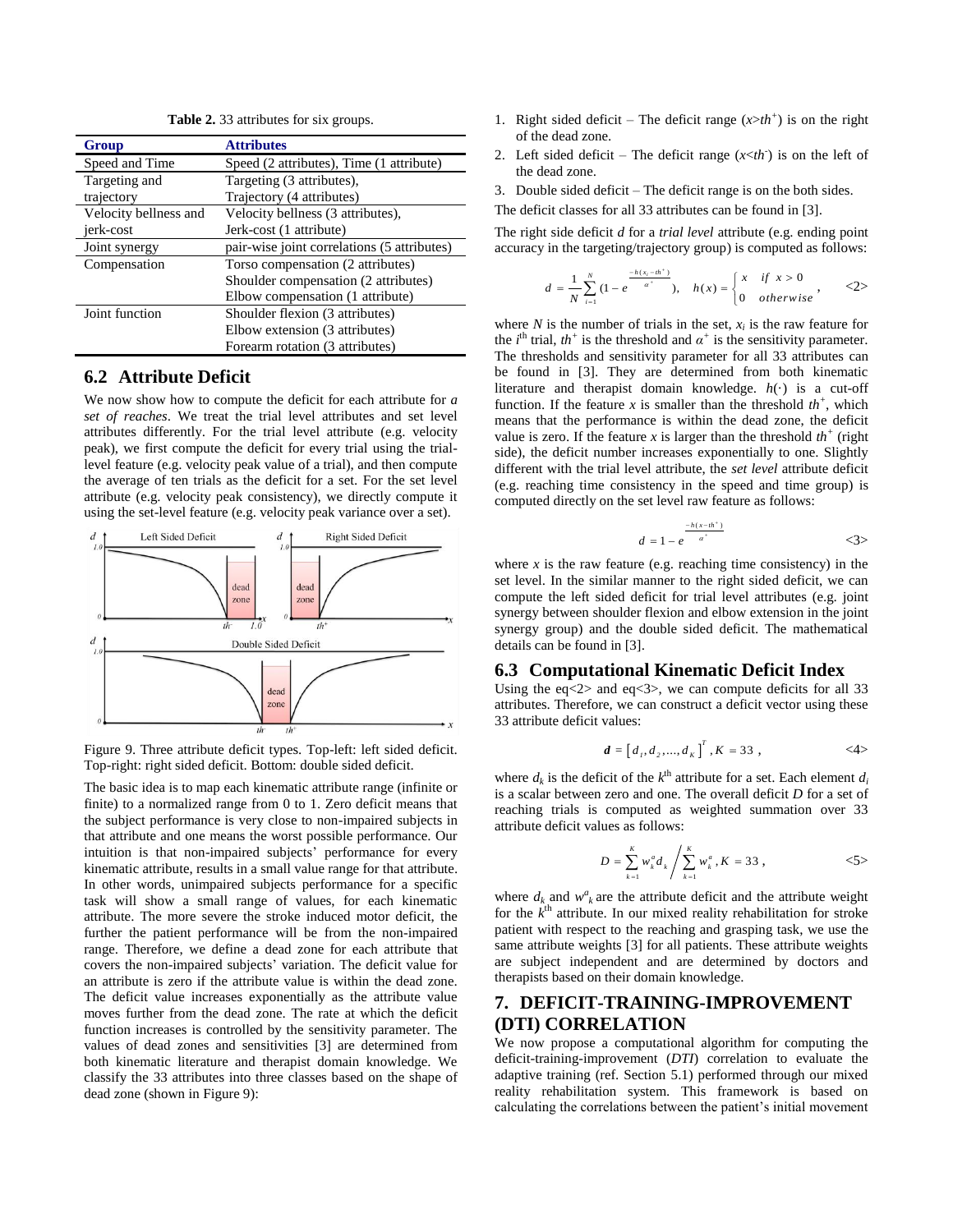deficit (*D*), the training implemented through our system (*T*), and the improvement in the patient's movement at the end of the therapy (*I*). The deficit-training-improvement correlation tells us about the effect of the therapy by showing the patient's progress from pre-therapy to post-therapy (*DI*), and the correlation between the improvement and training (*TI*). With this framework, we can evaluate and compare the different training procedures implemented through our mixed reality rehabilitation system.

#### **7.1 Deficit-Improvement Correlation**

The deficit-improvement correlation is the correlation between the deficit at the beginning and the improvement at the end. Therefore we need to compare the patient performance before the rehabilitation and after the rehabilitation fairly. In our mixed reality rehabilitation, the first session is the pre-test and the last session is the post-test. In both the pre-test and the post-test, the subject does four sets of reaches for four different targets. Each set has ten trials. The four targets in the pre-test and in the posttest are exactly same. These four targets are SI, SM, AGI and AGM (ref. Section [3.1\)](#page-1-1). For each target, we can compute the deficit vector (ref. eq.<4>) and overall deficit value (ref. eq.<5>).

Let us denote the deficit for the  $k^{\text{th}}$  attribute for the  $m^{\text{th}}$  target for pre-test and for post-test as  $d_{m,k}^{pre}$  and  $d_{m,k}^{post}$  respectively. We defined the improvement from the pre-test to the post-test as the weighted average of deficit difference over all 33 attributes over all four targets. The overall improvement is computed as follows:

$$
IMP = \frac{\sum_{m=1}^{M} \sum_{k=1}^{K} w_{m,k}^{a} (d_{m,k}^{pre} - d_{m,k}^{post})}{\sum_{m=1}^{M} \sum_{k=1}^{K} w_{m,k}^{a}}, \qquad \leq 6>
$$

where  $w_{m,k}^a$  is the attribute weight for the  $k^{\text{th}}$  attribute for the  $m^{\text{th}}$ target,  $M$  is the number of targets and  $K$  is the number of attributes (*M*=4, *K*=33). Attribute weights are determined by doctors and therapists based on their domain knowledge. They are fixed for all subjects and can be found in [3].

We define the deficit-improvement correlation as the ratio between the improvement and deficit in the pre-test. The deficitimprovement correlation *DI* is computed as follows:

$$
DI = \frac{IMP}{D_{pre}} = \frac{\sum_{m=1}^{M} \sum_{k=1}^{K} w_{m,k}^{a} (d_{m,k}^{pre} - d_{m,k}^{post})}{\sum_{m=1}^{M} \sum_{k=1}^{K} w_{m,k}^{a} d_{m,k}^{pre}}, \q 7>
$$

where the *IMP* is the improvement (ref. eq.  $\lt$  6>) and the  $D_{pre}$  is the overall deficit value for the pre-test for reaching for four targets. The *DI* correlation tells us how much (in percentage) of the deficit in the pre-test is improved in the post-test.

#### **7.2 Deficit-Training Correlation**

We now propose the deficit-training correlation. The basic idea is to check if the attributes with high deficit value are more focused in the training. We address this problem by two steps: (a) representing the training as a training vector over 33 kinematic attributes, and (b) computing the cross correlation of training vector and deficit vector as the *DT* correlation.

# *7.2.1 Training Vector*

We compute the training vector *T* using the task focus vectors  $F_{ij}$ of all training sets as follows:

$$
T = \sum_{i=1}^{L} \sum_{j=1}^{J(i)} F_{i,j} , \qquad \qquad \leq 8 >
$$

where  $L$  is the number of the training sessions,  $J(i)$  is the number of sets in the  $i^{\text{th}}$  session,  $F_{i,j}$  is the task focus vector (33x1) over the 33 attributes for the  $i^{\text{th}}$  session and the  $j^{\text{th}}$  set. The element  $F_{i,j}(k)$  indicates if the  $k^{\text{th}}$  kinematic attribute (ref. Section [6.1\)](#page-6-1) is directly trained in the  $i^{\text{th}}$  session and the  $j^{\text{th}}$  set. If yes,  $F_{i,j}(k)$  equals one, otherwise,  $F_{i,j}(k)$  equals zero. At the beginning of every training set, the rehabilitation team annotates the focusing attribute groups (ref. [Table 2\)](#page-7-0). If an attribute group is focused, all attributes in this group have value one on the corresponding elements of the task focus vector  $F_{i,j}$ . Therefore, the element of training vector  $T(i)$  equals the number of sets in which the  $i<sup>th</sup>$ kinematic attribute is directly trained. We normalize the training vector by dividing the maximum component. Thus, each component of the training vector represents the percentage of training efforts of the corresponding attribute compared to the most focusing attribute.

#### *7.2.2 Computing Deficit-Training Correlation*

We compute the cross correlation of training vector *T* and the average deficit vector over four targets in the pre-test as the deficit-training correlation:

$$
\text{cfrict-training correlation:}
$$
\n
$$
DT = corr(\frac{1}{M} \sum_{m=1}^{M} d_{m}^{pre}, T) = \frac{\sum_{k=1}^{K} \left[ (\frac{1}{M} \sum_{m=1}^{M} d_{m,k}^{pre} - \mu_{d}) (T_{k} - \mu_{T}) \right]}{\sqrt{\sum_{k=1}^{K} (\frac{1}{M} \sum_{m=1}^{M} d_{m,k}^{pre} - \mu_{d})^{2} \sum_{k=1}^{K} (T_{k} - \mu_{T})^{2}},
$$
\n
$$
\mu_{d} = \frac{1}{MK} \sum_{m=1}^{M} \sum_{k=1}^{K} d_{m,k}^{pre}, \quad \mu_{T} = \frac{1}{K} \sum_{k=1}^{K} T_{k}
$$
\n
$$
\langle 9 \rangle
$$

where  $d_m^{pre}$  is the deficit vector (ref. eq. <4>) for the  $m<sup>th</sup>$  target in the pre-test and *T* is the training vector (ref. eq. <8>).  $d_{m,k}^{pre}$  is the deficit for the  $k^{\text{th}}$  attribute for the  $m^{\text{th}}$  target for pre-test.  $T_k$  is the  $k^{\text{th}}$  element of the training vector (ref. eq. <8>). *M* is the number of the targets  $(M=4)$  and K is the number of attributes  $(K=33)$ . If the deficit and training have the similar trend, the deficit-training correlation is close to 1. If they are in the opposite trend, the deficit-training correlation is close to -1.

#### **7.3 Training-Improvement Correlation**

The training-improvement (*TI*) correlation measures how much the training and the improvement align together. We use two measures – (a) observed expected improvement ratio  $(TI_R)$  and (b) observed expected improvement overlapping rate (*TIOR*) to compute the correlation between training and improvement.

#### <span id="page-8-0"></span>*7.3.1 Observed Expected Improvement Ratio (TIR)*

The observed expected improvement ratio is the ratio of observed improvement and expected improvement. The observed improvement is computed using eq.<6>. The expected improvement is the expectation from the training that is computed by using the deficit in the pre-test and the training vector *T* (ref. eq.  $\lt 8$ ). The expected improvement  $E_{m,k}$  for the  $k^{\text{th}}$  kinematic attribute for the  $m<sup>th</sup>$  target is computed as follows:

$$
E_{m,k} = \alpha d_{m,k}^{pre} T_k , \qquad \qquad \langle 10 \rangle
$$

where  $d_{m,k}^{pre}$  is the deficit for the  $k^{\text{th}}$  attribute for the  $m^{\text{th}}$  target in the pre-test,  $T_k$  is the  $k^{\text{th}}$  element of the normalized training vector. The element corresponding to the most focused attribute in the training vector has the maximum value – one.  $\alpha$  is the expectation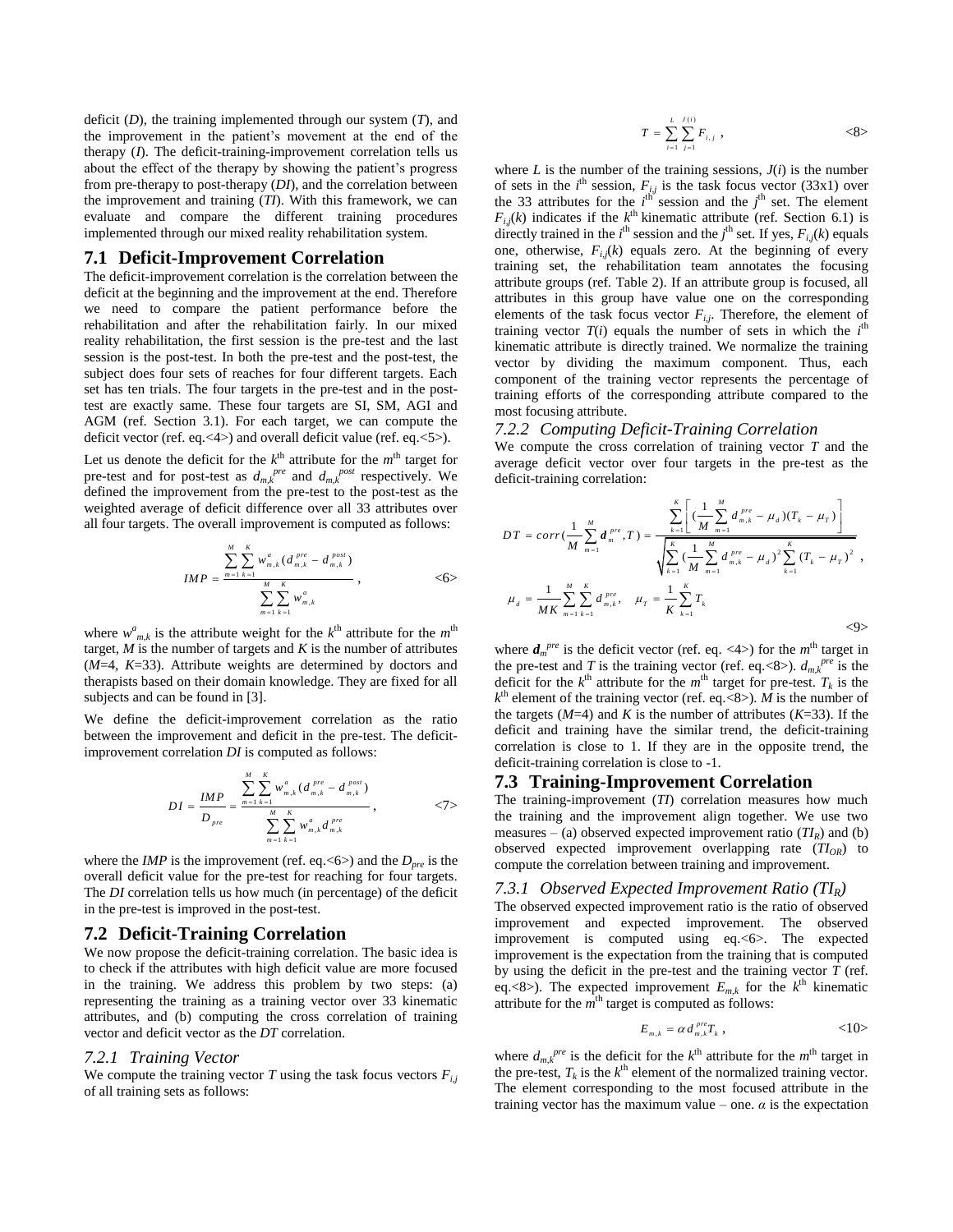scalar that indicates the expected improvement percentage for the most focused attribute. In this paper, we select  $\alpha = 0.65$  from the therapist's intuition. For stroke patients, the most focused attribute  $(T<sub>k</sub>=1)$  in the pre-test is usually further away dead zone by more than one time of sensitivity (e.g.  $x > a^+ + th^+$  in the right sided deficit ref. Section [6.2\)](#page-7-2). The therapist expects this attribute to be improved within quarter time of sensitivity close to the dead zone  $(e.g. x<0.25\alpha^+ + th^+)$ . Hence,  $\alpha = 0.65$ .

The observed expected improvement ratio  $(TI_R)$  is computed as follows:

$$
TI_{R} = \frac{IMP}{EXP} = \frac{\sum_{m=1}^{M} \sum_{k=1}^{K} w_{m,k}^{a} (d_{m,k}^{pre} - d_{m,k}^{post})}{\alpha \sum_{m=1}^{M} \sum_{k=1}^{K} w_{m,k}^{a} d_{m,k}^{pre} T_{k}}, \qquad \leq 11>
$$

where  $d_{m,k}^{pref}$  and  $d_{m,k}^{post}$  are deficits for the  $k^{\text{th}}$  attribute for the  $m^{\text{th}}$ target for the pre-test and the post-test respectively,  $w_{m,k}^a$  is the attribute weight for the  $k^{\text{th}}$  attribute for the  $m^{\text{th}}$  target,  $T_k$  is the  $k^{\text{th}}$ element of the normalized training vector and  $\alpha$  is the expectation scalar. If the observed expected improvement ratio is larger than one, the actual improvement is better than the expectation. [Figure](#page-9-0)  [10](#page-9-0) (left) visualizes the computation of *TIR*.



<span id="page-9-0"></span>Figure 10. Training-Improvement (*TI*) correlation. Left: observed expected improvement ratio *TIR*, Right: observed expected improvement overlapping rate *TIOR*.

The observed expected improvement ratio tells us if the observed improvement is better than the expectation. However, it does not show if the observed improvement distribution over 33 kinematic attributes aligns to the expected improvement distribution. We shall address this using observed expected improvement overlapping rate  $(TI_{OR})$  in the following section.

# <span id="page-9-2"></span>*7.3.2 Observed Expected Improvement Overlapping Rate (TIOR)*

We use the observed expected improvement overlapping rate  $(TI_{OR})$  to measure the alignment between the observed improvement distribution and the expected improvement distribution over 33 kinematic attributes. The basic idea is to scale the expected improvement such that the overall expected improvement equals the overall observed improvement and to compute the overlapping between the observed improvement and scaled expected improvement over 33 kinematic attributes. [Figure](#page-9-0)  [10](#page-9-0) (right) illustrates the computation diagram. The scalar is computed as follows:

$$
\beta = \frac{\sum_{m=1}^{M} \sum_{k=1}^{K} w_{m,k}^{a} (d_{m,k}^{pre} - d_{m,k}^{post})}{\sum_{m=1}^{M} \sum_{k=1}^{K} w_{m,k}^{a} d_{m,k}^{pre} T_{k}}.
$$
 
$$
\langle 12 \rangle
$$

where  $d_{m,k}^{p}$  and  $d_{m,k}^{p}$  are the deficits for the  $k^{\text{th}}$  attribute for the  $m<sup>th</sup>$  target for the pre-test and the post-test respectively,  $w<sup>a</sup>_{m,k}$  is the attribute weight for the  $k^{\text{th}}$  attribute for the  $m^{\text{th}}$  target and  $T_k$  is the  $k<sup>th</sup>$  element of the normalized training vector. Then, we compute the overlapping rate  $(TI_{OR})$  of observed improvement distribution

and the scaled expected improvement distribution as follows:  
\n
$$
\sum_{m=1}^{M} \sum_{k=1}^{K} w_{m,k}^{a} h[\min((d_{m,k}^{pre} - d_{m,k}^{post}), \beta d_{m,k}^{pre} T_{k})]
$$
\n
$$
TI_{OR} = \frac{m=1 \, k=1}{\beta} \sum_{m=1}^{M} \sum_{k=1}^{K} w_{m,k}^{a} d_{m,k}^{pre} T_{k}
$$
\n
$$
(13)
$$

where  $h(\cdot)$  is a cut-off function (ref. eq. < 2>). For the best case that the observed improvement and the expected improvement have the same distribution over 33 kinematic attributes, the overlapping rate equals one. For the worst case that attributes focused in the training have no improvement, the overlapping rate is zero.

# **8. EXPERIMENTAL RESULTS**

We now discuss the experimental results. Our mixed reality rehabilitation system has been installed in the Banner Baywood Medical Center. Four stroke patients were recruited for the study. Two stroke patients (subject 1 and 2) experienced mediated therapy using our adaptive mixed reality rehabilitation system. They were unfamiliar with the system prior to the rehabilitation. The other two stroke patients (subject 3 and 4) are in the control group. They did traditional therapy. The age, sex and stroke severity for four subjects are listed in [Table 3.](#page-9-1) All four patients were suffered stroke in the right arm. They did fourteen training sessions in one month. Each session lasted approximately 1.5 hours. The rehabilitations are lead by a therapist who has one year experience of using our system. For all four stroke patients, the first session is the pre-test and the last session is the post-test. In both pre-test and post-test, they have four sets of reaching for four different targets (i.e. SI, SM, AGI, AGM in section [3.1\)](#page-1-1). For each subject, the four targets in the pre-test and the post-test are exactly same.

**Table 3.** Stroke patient information

<span id="page-9-1"></span>

| <b>Subject</b> | Group    | Age         | <b>Sex</b> | <b>Severity</b> |
|----------------|----------|-------------|------------|-----------------|
|                | mediated | aged        |            | severe          |
|                | mediated | Middle aged | F          | moderate        |
|                | control  | aged        |            | mild            |
|                | control  | aged        |            | mild            |

# **8.1 Results of Computational Kinematic Deficit Index**

We now show the deficit results for pre-test and post-test computed using eq.<5>. [Table 4](#page-10-0) shows the deficit results for the four subjects for four different targets (SI, SM, AGI and AGM ref. Section [3.1\)](#page-1-1) for both pre-test and post-test. We can see that our deficit measure agrees with the stroke severity of the patients. In the pre-test, the severe stroke patient (subject 1) has higher deficit value 0.685, the moderate patient (subject 2) has the middle deficit value 0.201 and the two mild patients (subject 3 and 4) have lower deficit values 0.105 and 0.126. This shows that our deficit measure aligns to the clinical stroke severity.

We can also see that the two stroke patients experiencing the mediated therapy using our system have significant improvement (i.e. reducing deficit) in reaching and grasping movement for all four target positions. This indicates that our system helps them learn a generative movement plan for reaching and grasping task. We observe that two stroke patients who took traditional therapy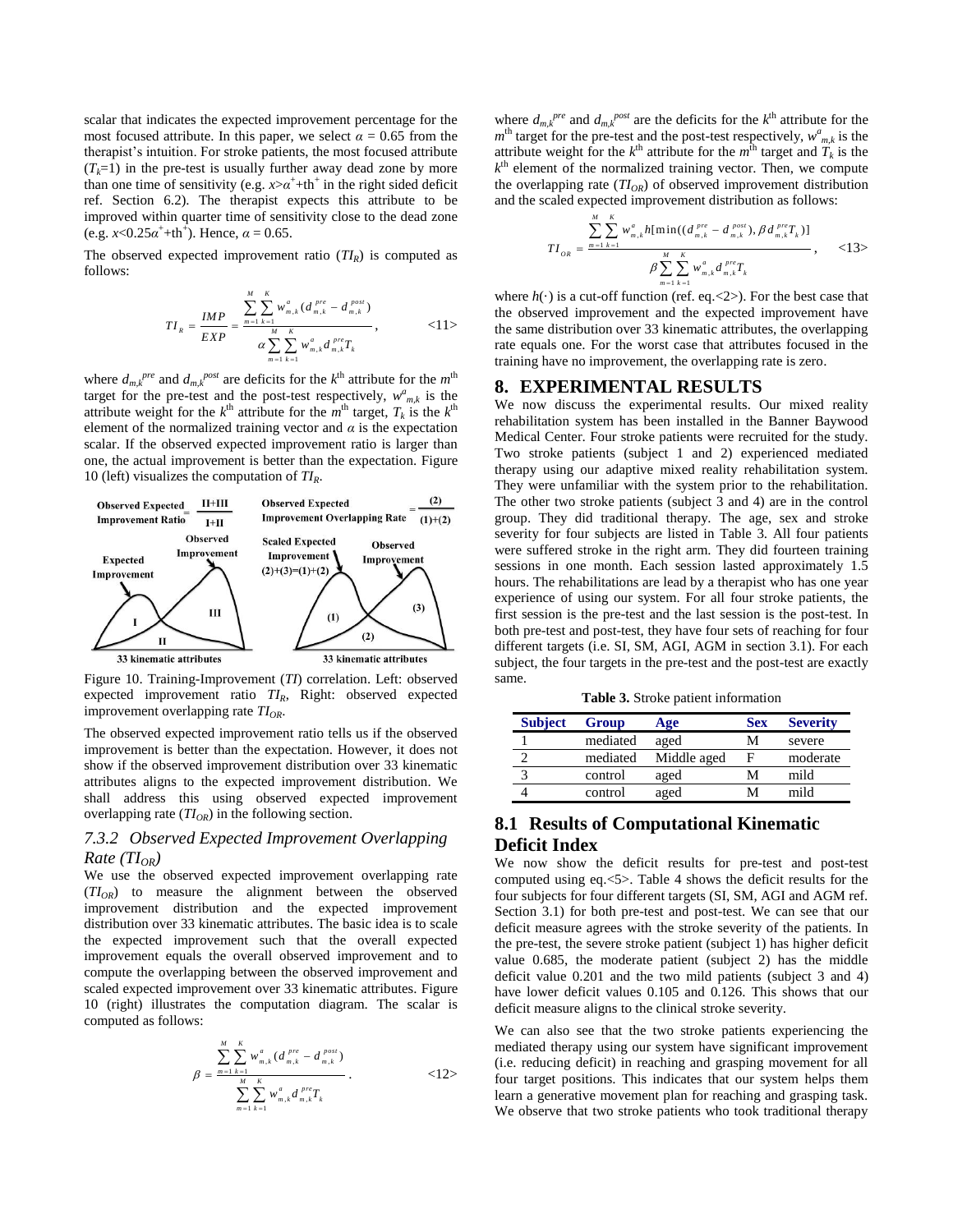improved in some targets but got worse in other targets. In average, their deficit values increase a little. This strongly supports the ability of adaptive mediated therapy using our system to lead to faster and more integrated recovery in terms of both activity accomplishment and performance.

<span id="page-10-0"></span>**Table 4.** Deficit results for four subjects for pre-test and post-test for four targets (SI, SM, AGI and AGM) using eq.**<5>**. The deficit value for the subject 4 for the target SI in post-test is not available due to the system failure

| <b>Subject ID</b> |      | SI    | <b>SM</b> | AGI   | <b>AGM</b> | <b>Average</b> |
|-------------------|------|-------|-----------|-------|------------|----------------|
|                   | pre  | 0.716 | 0.627     | 0.658 | 0.740      | 0.686          |
| (mediated)        | post | 0.258 | 0.294     | 0.416 | 0.432      | 0.351          |
| 2                 | pre  | 0.158 | 0.231     | 0.193 | 0.219      | 0.201          |
| (mediated)        | post | 0.096 | 0.125     | 0.163 | 0.102      | 0.122          |
| 3                 | pre  | 0.087 | 0.121     | 0.100 | 0.111      | 0.105          |
| (control)         | post | 0.127 | 0.138     | 0.075 | 0.156      | 0.124          |
| 4                 | pre  | 0.102 | 0.164     | 0.127 | 0.112      | 0.126          |
| (control)         | post |       | 0.104     | 0.136 | 0.195      | 0.145          |

# **8.2 Results of Deficit-Training-Improvement (DTI) Correlation**

We now discuss the deficit-training-improvement (*DTI*) correlation results. The *DI* correlation is computed for all four subjects and the *DT* and *TI* correlations are only computed for two subjects in the mediated group. This is because the two control subjects have no computational training representation *T* (eq.<8>) that is only available for mediated training. We first show the deficit-improvement correlation (eq.<7>). Then we present the deficit-training correlation results (eq.<9>) and the trainingimprovement correlation results (eq.<11> <13>).

#### *8.2.1 Deficit-Improvement Correlation (DI)*

[Table 5](#page-10-1) shows the deficit-improvement (*DI*) correlation results for four stroke patients[. Figure 11](#page-10-2) shows the deficit-improvement plot for the four sets of reaching for four different targets (i.e. SI, SM, AGI and AGM ref. Sectio[n 3.1\)](#page-1-1). We observe that the two subjects in mediated group have significant improvement (*DI* values are more than +39%) and the movement performance of two subjects in the control group decreases (*DI* values are less than -8%). This indicates that our adaptive mixed reality system is very helpful and efficient for stroke patients to learn a generative movement plan for reaching and grasping task.



<span id="page-10-2"></span>Figure 11. Deficit-Improvement plot.

<span id="page-10-1"></span>**Table 5.** Deficit-Improvement (*DI*) correlation results for four stork patients. The improvement and *DI* correlation are computed using eq.<6> and eq.<7> respectively.

| <b>Subject</b> | Improvement | Deficit-Improvement (DI) |
|----------------|-------------|--------------------------|
| 1 (mediated)   | $+0.335$    | $+48.84%$                |
| 2 (mediated)   | $+0.079$    | $+39.29%$                |
| 3 (control)    | $-0.019$    | $-18.31\%$               |
| 4 (control)    | $-0.011$    | $-8.06\%$                |

#### *8.2.2 Deficit-Training Correlation (DT)*

The deficit-training (*DT*) correlation (ref. eq.<9>) results for subject 1 and subject 2 are 63.16% and 45.29% respectively. [Figure 12](#page-10-3) shows the average deficit vector (ref eq.  $\langle 4 \rangle$ ) in the pre-test and the training vector (ref. eq. <8>). We can see that the deficit and training are well correlated for both subjects. In practice, we understand the deficit and training are not fully aligned (100% correlated). This is because of two reasons:

- 1. The rate of improvement is different over kinematic attributes. Therefore the training efforts for different kinematic attributes might be different although they have the same deficit value in the pre-test.
- 2. The correlation between the 33 kinematic attributes is not known. It is very possible that when the training focuses on some attributes, other attributes are also improved accompany with the focusing attributes. It is also possible that the improvement of the attributes in focus in the current task makes worse the movement performance of other attributes.

Therefore, we expect the deficit training correlation to be high but not necessary to be perfect.



<span id="page-10-3"></span>Figure 12. Deficit and training over the 33 kinematic attributes. The deficit vector is the average over four targets in the pre-test. The deficit vector for each target is computed using eq.**<4>**. The training vector is computed using eq. **<8>**.

# *8.2.3 Training-Improvement Correlation (TI)*

We now show the training-improvement (*TI*) correlation results for two subjects in the mediated group[. Table 6](#page-11-0) shows the results for the observed expected improvement ratio (ref. Section [7.3.1\)](#page-8-0) and observed expected improvement overlapping rate (ref. Section [7.3.2\)](#page-9-2). We can see that the actual improvement is better than the expectation for both subjects (improvement expectation ratio *TI<sup>R</sup>* is above one). We also observe that the actual improvement is well aligned to the expectation for the moderate stroke patient (subject 2). The overlapping rate is 69.66%. For subject 1, the overlapping rate is lower (53.39%). This is because for the severe stroke patient, it is difficult to improve some kinematic attributes such as velocity bellness (i.e. the bell shape of the velocity profile) within one month rehabilitation. For subject 1, although the velocity bellness is improved in the post-test compared to the pre-test, the velocity bellness value is still far from the dead zone. Therefore, the observed improvement cannot meet the expectation. However, for subject 1, some other attributes such as joint range of motion improve much more than the expectation.